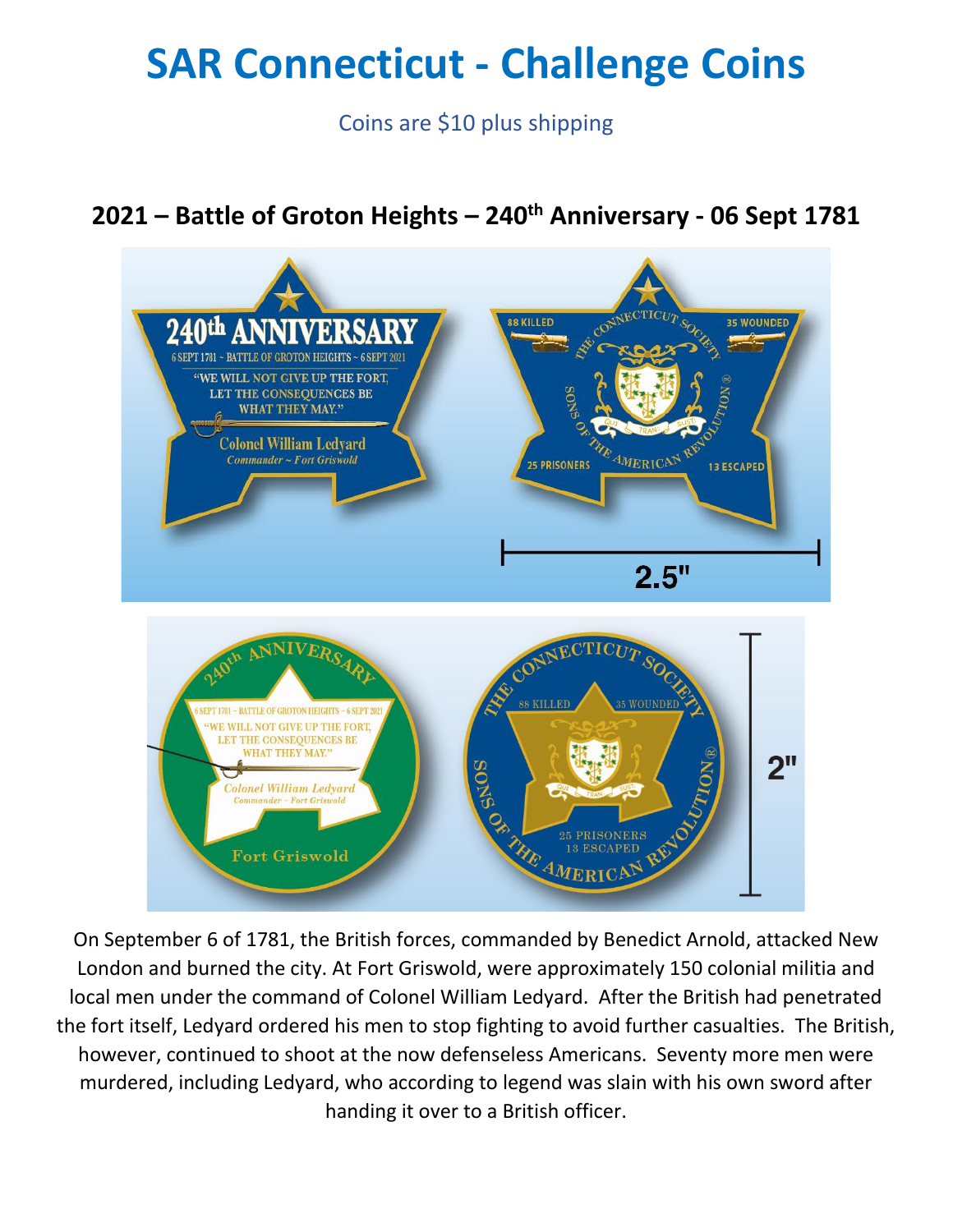#### **2020 – Connecticut Washington Rochambeau Revolutionary Route**



**This will be a limited series of challenge coins created, with one or more each year leading up to the 250th anniversary of the United States of America in 2026.**



#### **2019 – Invasion of New Haven – July 5, 1779**

Capt. Phineas Bradley pictured on the right, defending the West River bridge in the defense of New Haven. "Our Artillery was well served by Capt. Bradley and threw shot, successfully across to Milford Hill and prevented the enemy passing the causeway and so into the town that way. Thereupon they turned off and continued their route around to Derby bridge."

### **2019 Captain Nathan Hale**